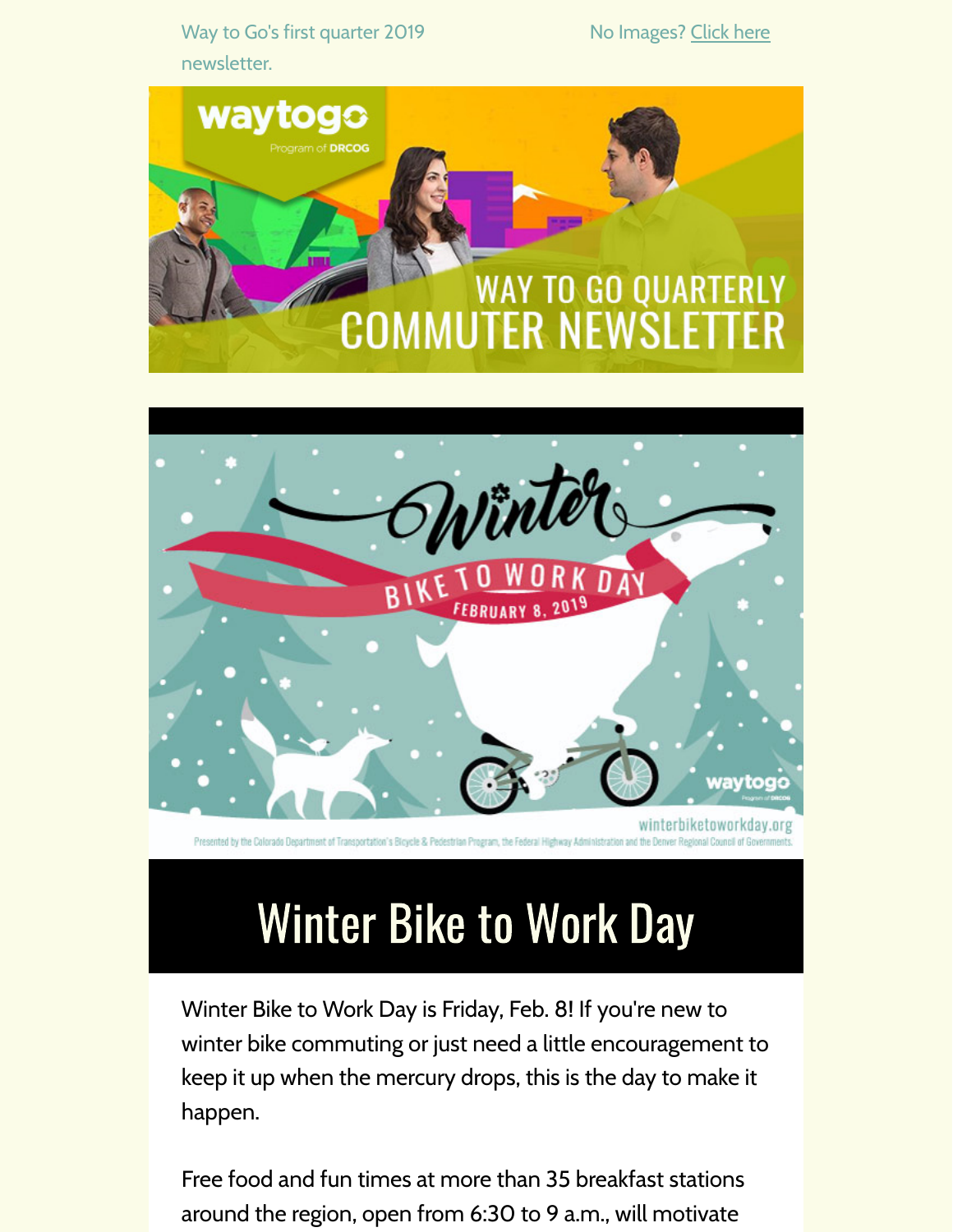riders to brave cold temperatures. Limited evening station times vary. Find out [where](https://drcog.createsend1.com/t/d-l-nkliudy-l-y/) to score breakfast burritos, pancakes, coffee, hot cocoa, beer, giveaways and more. Plus, you'll be in the good company of fellow winter warriors pedaling to work. Check out how to dress for [winter](https://drcog.createsend1.com/t/d-l-nkliudy-l-j/) biking and tips for [winter](https://drcog.createsend1.com/t/d-l-nkliudy-l-t/) riding for a successful ride.

Ready to give it a try? Commit to ride at [winterbiketoworkday.org](https://drcog.createsend1.com/t/d-l-nkliudy-l-i/).



## I-25 MyWay

Do you commute along Interstate 25 between Monument and Castle Rock? As traffic conditions worsen with the construction of additional lanes along the 18-mile stretch of highway, Way to Go's I-25 MyWay team can help you take back your commute. Check out some of your options:

**Bustang**: Equipped with free Wi-Fi, charging stations and restrooms, **[Bustang](https://drcog.createsend1.com/t/d-l-nkliudy-l-d/) lets you sit back and relax while someone** else takes the wheel. Commuters on Bustang are transported from Colorado Springs to either Denver Tech Center (\$9) or downtown Denver (\$12). Try it for free! Reach out to [i25myway@drcog.org](mailto:i25myway@drcog.org) to score a round-trip ride.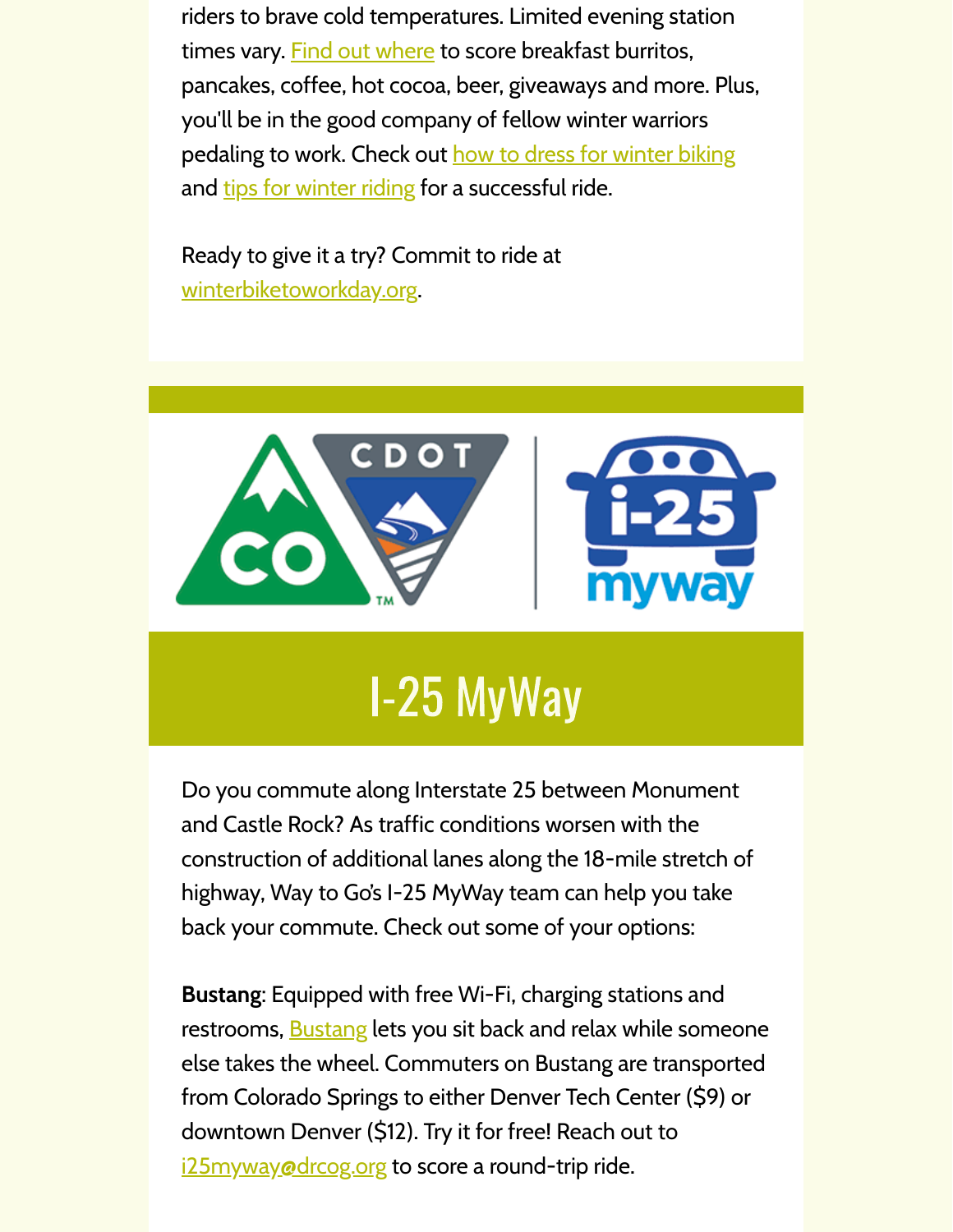**Vanpool**: New vanpool users are eligible for \$200 off their first month when they form a vanpool of five to 12 people through I-25 MyWay. Vanpooling is a worry-free solution; Way to Go handles insurance, maintenance and gas, saving you money and stress. **[Learn](https://drcog.createsend1.com/t/d-l-nkliudy-l-h/) more** about starting a vanpool.

**Carpool**: For commuters with smaller groups or variable schedules, carpooling cuts costs and travel time. Form a carpool on **[mywaytogo.org](https://drcog.createsend1.com/t/d-l-nkliudy-l-k/)** and track your rides to be eligible for prizes. Need even more flexibility? Download the Waze Carpool app to schedule a carpool ride [on-demand.](https://drcog.createsend1.com/t/d-l-nkliudy-l-u/)

Need more info? Join I-25 MyWay and the Colorado Department of Transportation for a telephone town hall on Jan. 31 or visit us [online.](https://drcog.createsend1.com/t/d-l-nkliudy-l-o/)



#### Denver City Council approves ordinance to allow scooters in bike lanes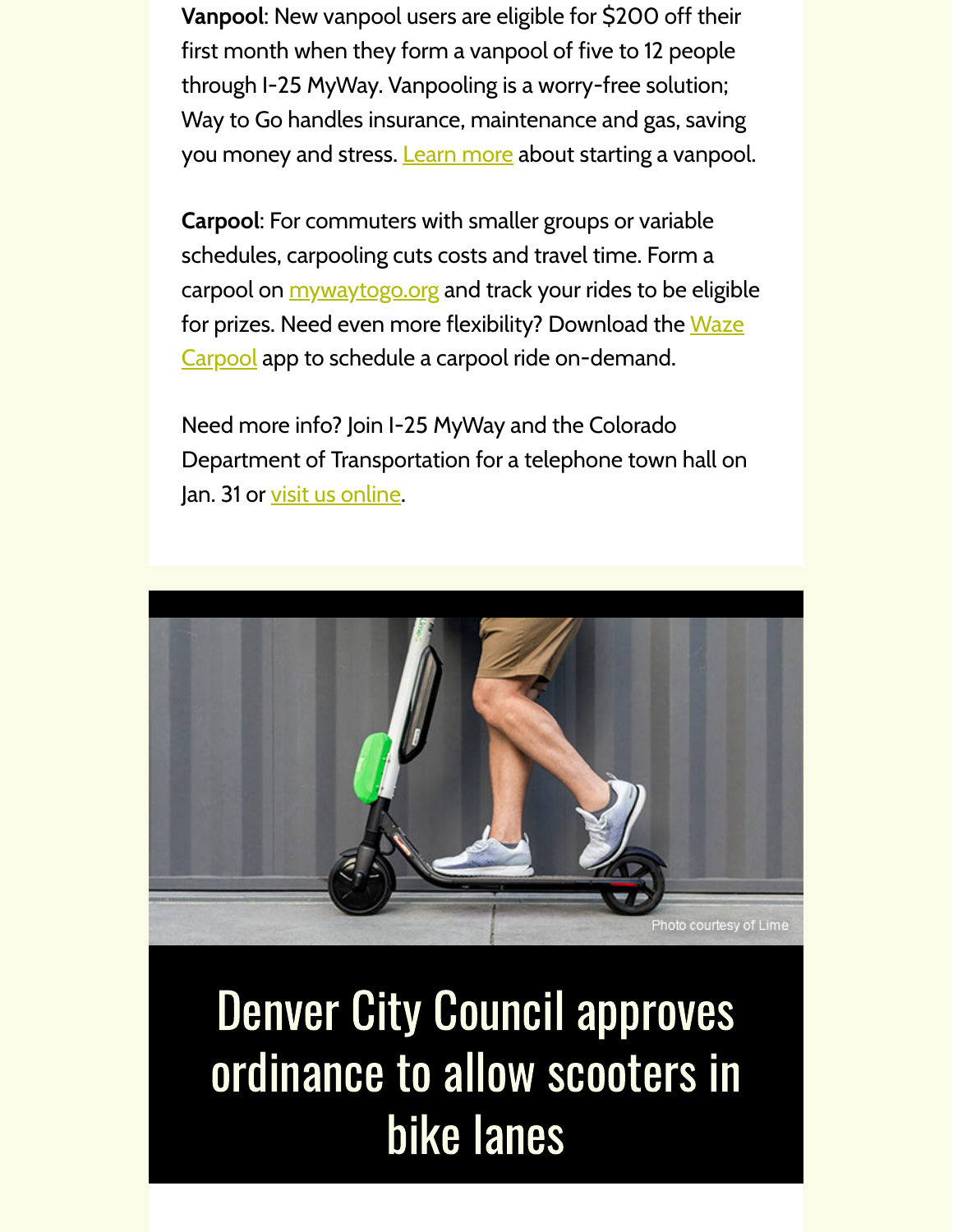Riders and pedestrians alike will appreciate the new law allowing electric scooters in bike lanes. Previously classified as toy vehicles, electric mobility scooters posed safety concerns as riders traveling up to 15 mph dodged and weaved through pedestrians on sidewalks.

Users of the latest dockless mobility solution are now required to ride in bike lanes whenever available, or on roads where speed limits are 30 mph or less. Riders who find themselves where there are no bike lanes and the speed limit is higher than 30 mph can use the sidewalk at speeds of 6 mph or less.

Riders are also expected to park scooters in a manner that won't impede pedestrian and wheelchair traffic. Also, don't forget your helmet!



### AROUND THE REGION: Smart **Commute Metro North first** commuter survey results are now available

Smart Commute Metro North distributed its first north metro commuter survey last month to approximately 50 area businesses. Respondents were asked questions regarding commute behavior, preferences, and ideas for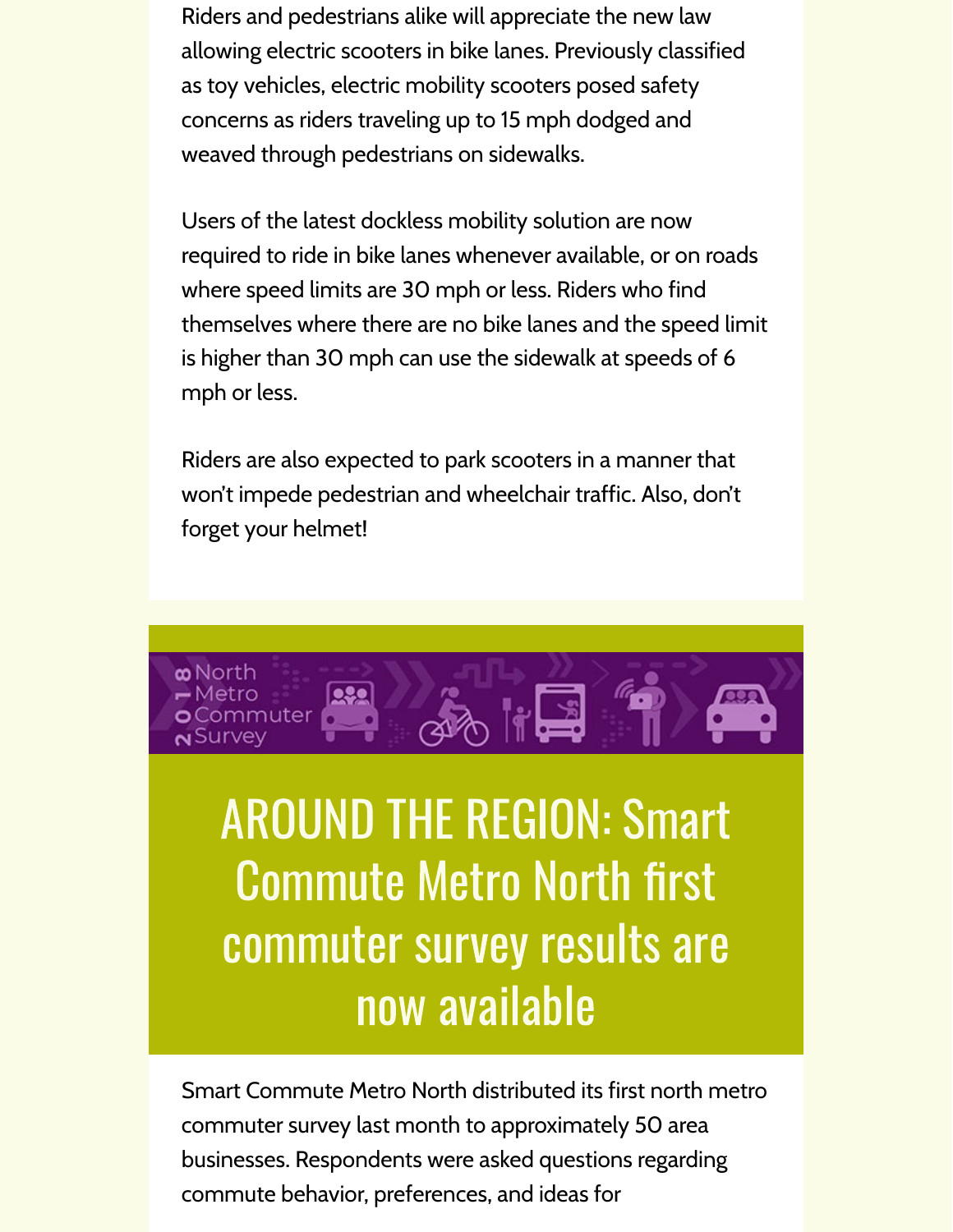improvements. Smart Commute Metro North received more than 1,000 responses from survey participants who shared their transportation habits and thoughts about improving access and mobility in the region. Commuters were most interested in transit (35 percent) and telework (28 percent) options, followed by biking (22 percent). View the full report by visiting Smart Commute's survey results [webpage](https://drcog.createsend1.com/t/d-l-nkliudy-l-m/).



## Boulder Transportation Connections quarterly meeting

Come to the next Boulder Transportation Connections quarterly meeting in February.

Tuesday, Feb. 12 11:30 a.m.

Boulder County Clerk and Recorder's Office 1750 33rd St., Boulder, CO 80301

All employee transportation coordinators have a chance to share ideas and strategies with other companies, learn about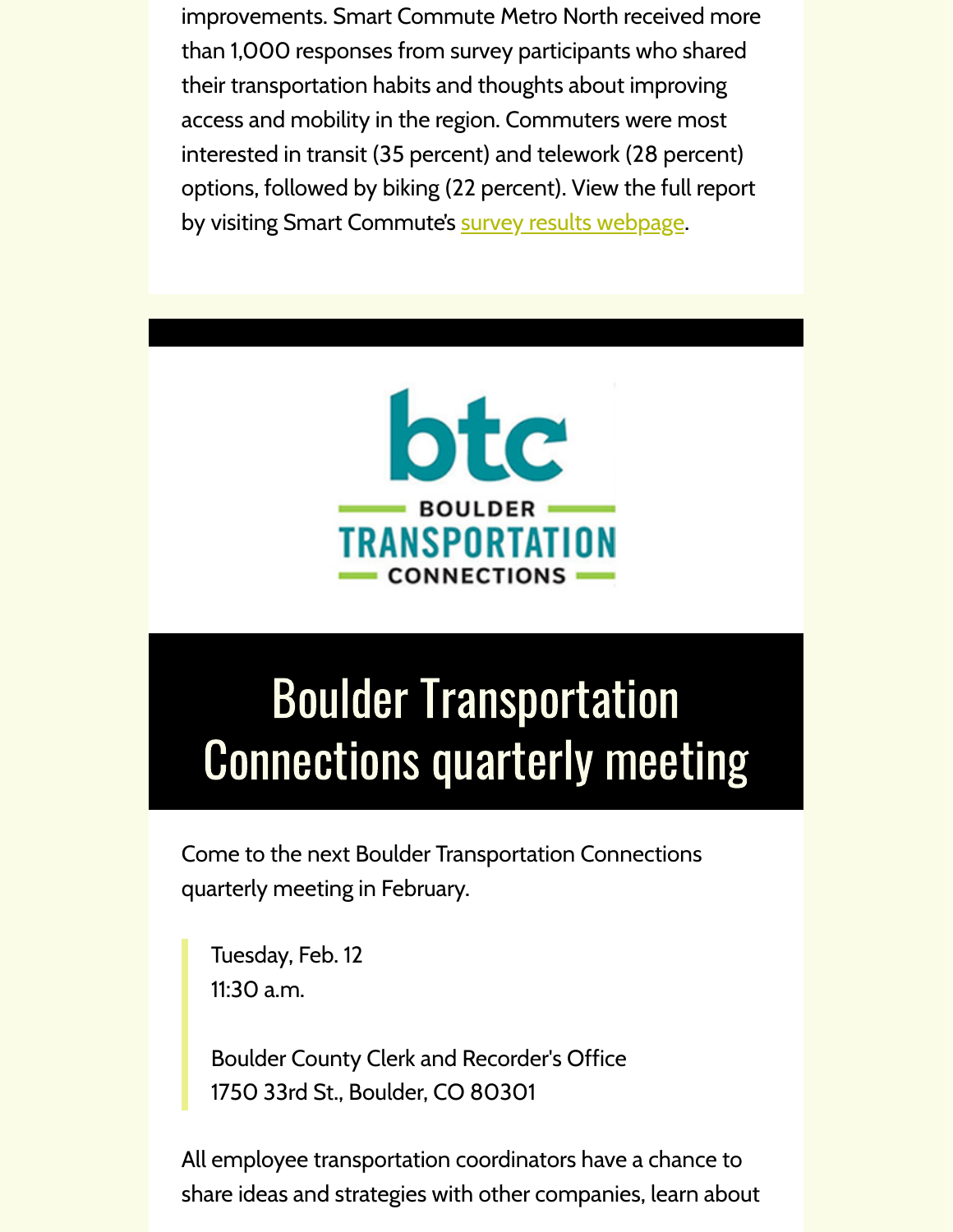changes and improvements in the local transportation network and hear a range of speakers discuss transportation issues. This month's meeting will include a preview of Boulder County's Bike Friendly Driver program.



# Casual Carpool on US 36 pilot program launches in February

Can't remember what fast feels like on U.S. Route 36? **Casual Carpool on US 36** will help you cut down on travel time and cruise past traffic while enjoying all the benefits of carpooling – without the commitment. Connect with riders headed in the same direction using the Waze [Carpool](https://drcog.createsend1.com/t/d-l-nkliudy-l-c/) app to schedule a ride on-demand. To help you get started, Waze Carpool is offering a flat rate of **\$1 per ride** from Feb. 11 through April 30 for **Casual Carpool on US 36** riders.

Give **Casual Carpool on US 36** a try in five easy steps: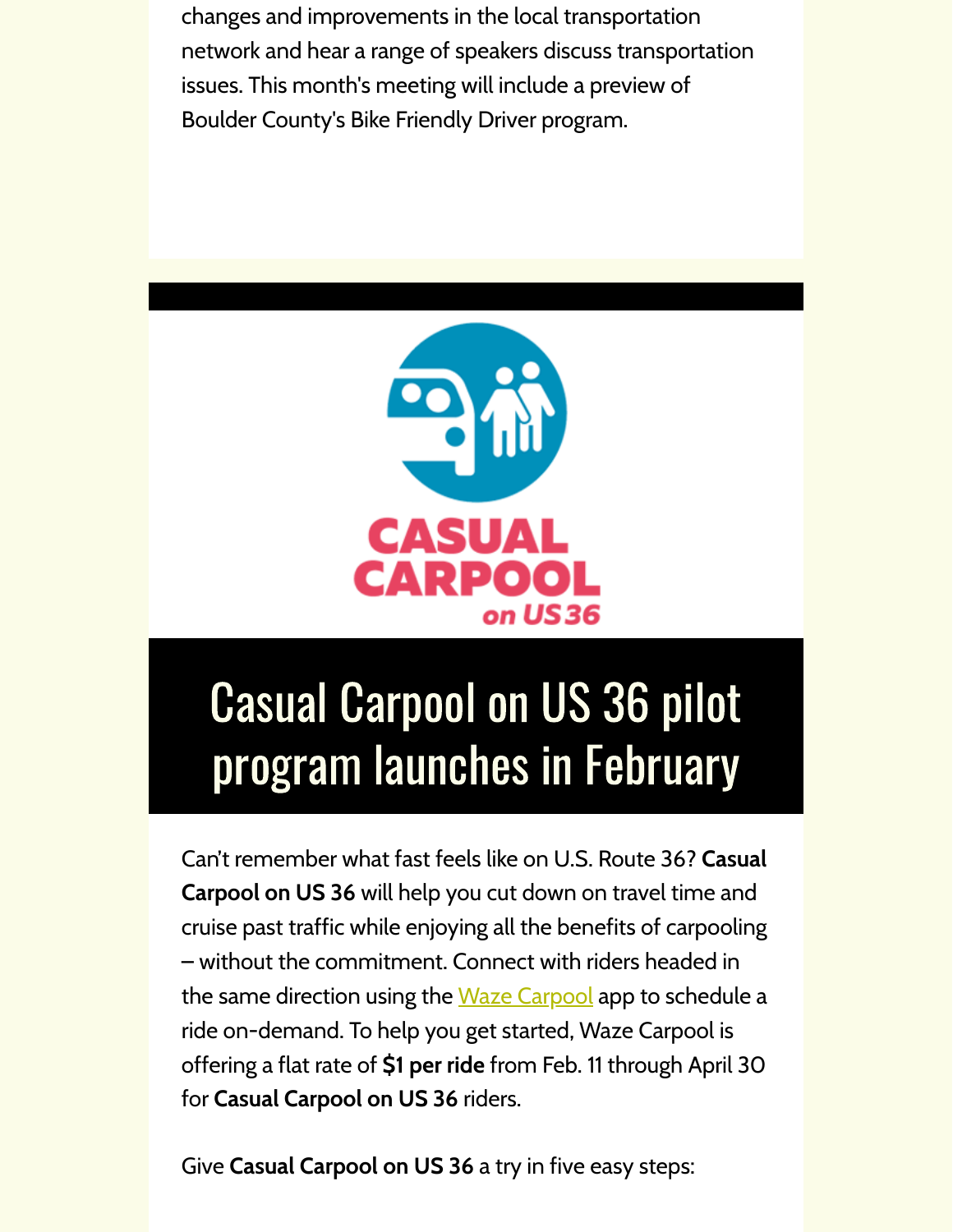Step 1: Learn more about the [program](https://drcog.createsend1.com/t/d-l-nkliudy-l-q/) and download the Waze [Carpool](https://drcog.createsend1.com/t/d-l-nkliudy-l-a/) app.

Step 2: Are you a rider or a driver? Update your personal info to find car mates.

**Note**: Drivers use their home and work addresses. Riders use their pick-up point on U.S. Route 36.

Step 3: Create an account using your email address or Facebook.

Step 4: Verify your work or school email address to connect with colleagues and classmates.

Step 5: Find matches and send them a message the day before you need a ride.

**Casual Carpool on US 36** is a program of Commuting Solutions in partnership with Waze Carpool, Denver Regional Council of Governments, the Regional Transportation District and the Colorado Department of Transportation.





Denver Regional Council of Governments 1001 17th St., Suite 700, Denver, CO 80202